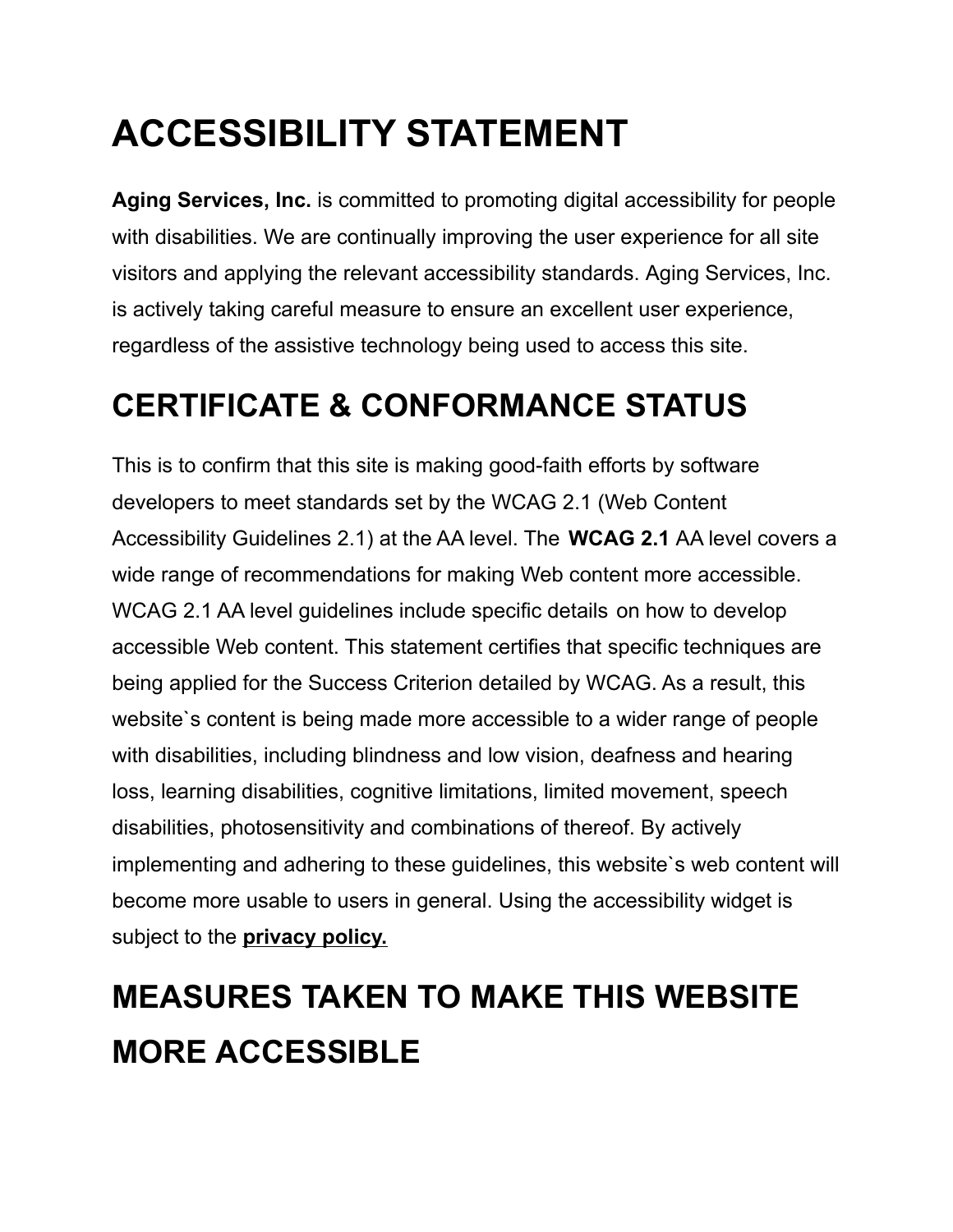Aging Services, Inc.`s Automatic system, team of developers, designers and content accessibility experts actively review, remediate and test this website by performing multi-layered accessibility testing and analysis of the new and updated accessibility measures and web content. As part of the process to make this website more accessible, adjustments are made regularly which include JavaScript & CSS work. The process also includes accessibility modifications for assistive technologies (e.g. NVDA, JAWS etc.).

# **COMPATIBILITY WITH BROWSERS AND ASSISTIVE TECHNOLOGY**

Our mission goal is to be able to support the widest array of browsers and assistive technologies as possible. We have therefore invested efforts to support popular systems with high market share, including Safari, Chrome, Firefox, and Opera. We have also addressed JAWS and NVDA assistive technologies for Windows and MAC.

#### **IN ADDITION, THE FOLLOWING**

# **MODIFICATIONS WERE MADE DURING THE AUDIT TO MAKE THIS WEBSITE ACCESSIBLE:**

- Enable keyboard navigation
- Fonts Ability to increase and decrease the site font, adjust, align etc.
- Change color contrast based on dark background.
- Change color contrast based on a light background.
- Change the Site's colors.
- Matching and monochrome option for color blind people.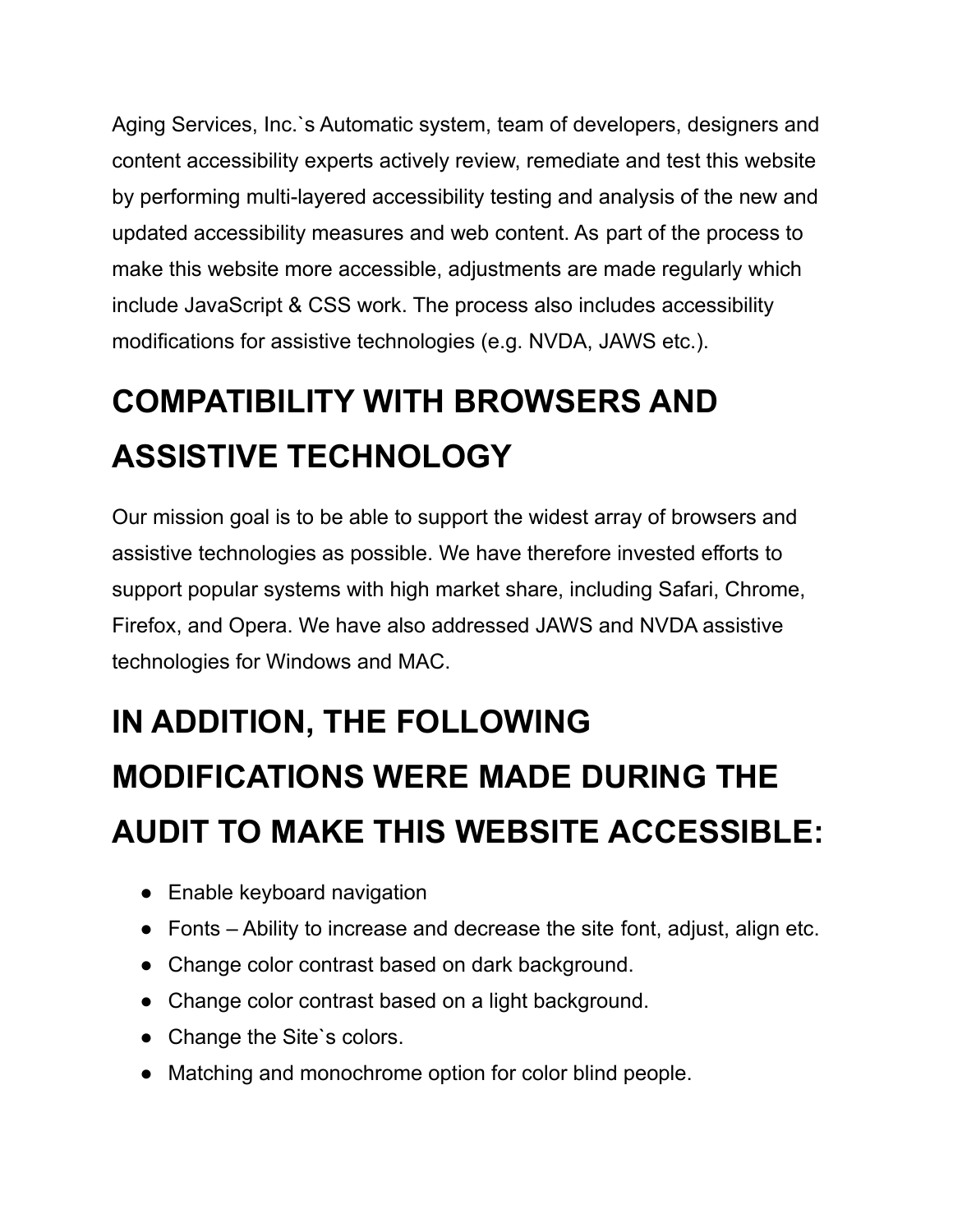- Change the font for readability.
- Increase the cursor and change its color to black or white.
- Increase the display to 200%.
- Highlight links on the site.
- Highlighting headers on the site.
- Display an alternative description of the images.
- Increase the content chosen by the cursor, shown in a tooltip.
- Describe words by mouse selection.
- Displays the site`s contents in a new window clearly and readable.
- Enables users to type contents using the mouse.
- Stops blinking and flashing of moving elements

### **TECHNICAL SPECIFICATIONS**

Accessibility of this website relies on the following technologies to work with the particular combination of web browser and any assistive technologies or plugins installed on your computer:

- HTML
- WAI-ARIA
- CSS
- JavaScript

These technologies are relied upon for conformance with the accessibility standards used.

## **LIMITATIONS, ALTERNATIVES AND DISCLAIMERS**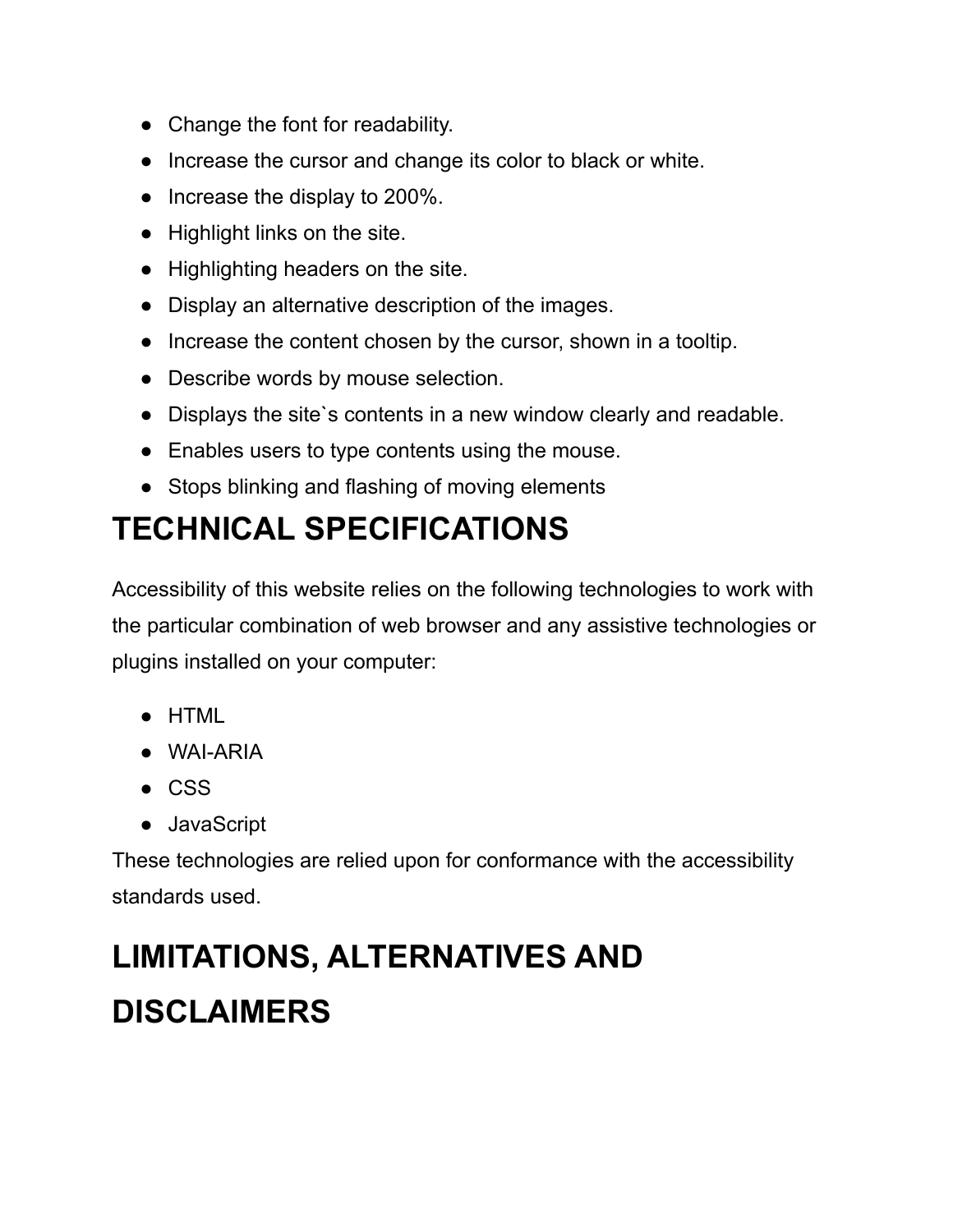Despite our efforts to ensure accessibility of this website, there may be some limitations. Below is a description of known and possible limitations, and potential solutions. Please contact us if you observe an issue not listed below. Using the accessibility widget is subject to the our **[privacy policy](https://agingservicesinc.com/privacy-policy.pdf)** which can be found at the company`s website.

#### **USE OF THIRD-PARTY SITES & COMPONENTS**

When 3rd party components or websites are used on the website, such as Facebook, Instagram, YouTube, Twitter, chats and others, which are not controlled by us, may present challenges for individuals with disabilities that we are not able to remedy.

Here are samples of Accessibility Policies provided from some 3rd party sites:

- [Facebook accessibility policy](https://www.facebook.com/help/273947702950567)
- [YouTube accessibility policy](https://support.google.com/youtube/answer/189278?hl=en)
- [Instagram accessibility](https://help.instagram.com/1178723545597542)
- [Twitter Accessibility](https://help.twitter.com/en/using-twitter/picture-descriptions)
- [LinkedIn Accessibility](https://www.linkedin.com/accessibility)

## **CONTACT DETAILS OF A COMPLIANCE OFFICER**

It is our intention to resolve any complaint to your satisfaction, however, should you have any questions about our accessibility policy, including any requests to exercise your legal rights, please contact our email: jmaust@agingservicesinc.com